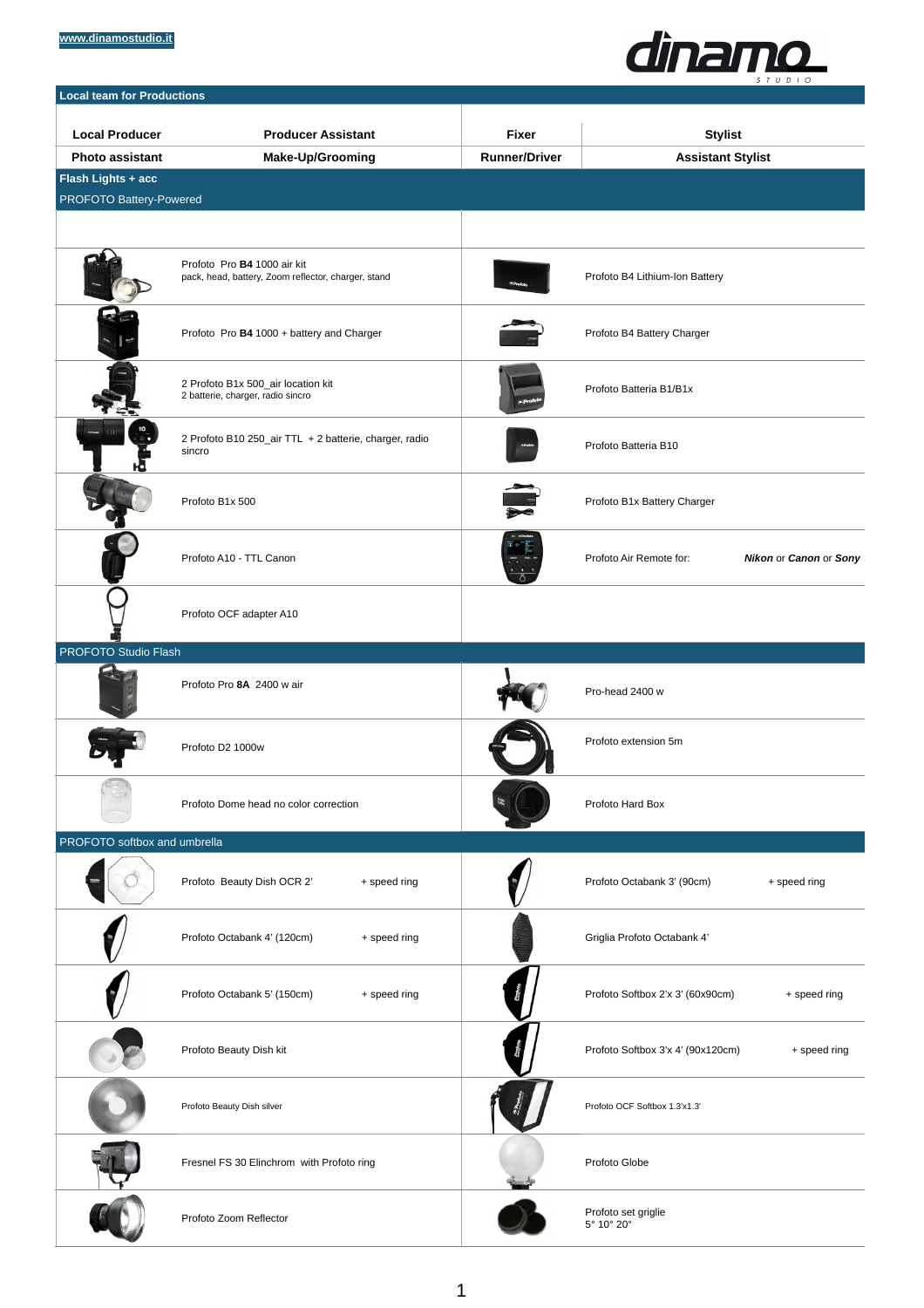|                     | Profoto Magnum Reflector                     | Profoto Snoot                                 |
|---------------------|----------------------------------------------|-----------------------------------------------|
|                     | Profoto OCF Barndoor                         | Profoto Snoot OCF                             |
|                     | Profoto OCF Zoom Reflector                   | Profoto A10 set Grid 10° - 20°                |
| SOFT BOX - Ombrelli |                                              |                                               |
|                     | Profoto Ombrello Shallow Bianco S (85cm/33") | Profoto Ombrello Shallow Bianco M (105cm/41") |
|                     | Ombrello argento 180cm                       | Chimera Pancake Lantern + profoto ring        |
|                     | Aurora Octa 213cm                            | Aurora Octa 80cm                              |
|                     | Aurora Strip 150x25 + griglia                | Uncle Sam - kit Sunbuster 84"                 |
|                     | DeepPara 120cm<br>Parabolic soft box         | DeepPara 90cm<br>Parabolic soft box           |
|                     | Photek Umbrella - Softlighter II - 60"       | Photek Umbrella - Softlighter II - 46"        |
|                     | Profoto Deep Silver M + diffuser - 85cm      | Aurora Deep bianco 90cm                       |
|                     | Godox Deep Umbrella white + diffuser 165cm   | Godox Deep Umbrella Silver + diffuser 165cm   |
|                     | Ombrello Fondo Nero M                        | Aputure Lanern 66 attacco Bowens              |
|                     | Uncle Sam - kit Sunbuster 84"                | Raja easy strip with grid                     |
|                     |                                              |                                               |

### **Light HMI**



**ARRI M40/25,** 4000W/2500W, Daylight + Ballast Powergems **ARRI M18 -** 1800W/1200W Daylight + Ballast Powergems



## **Power Genny**



Genny EU 70is **7kw** silent, inverter Genny 2kw + fuel tank

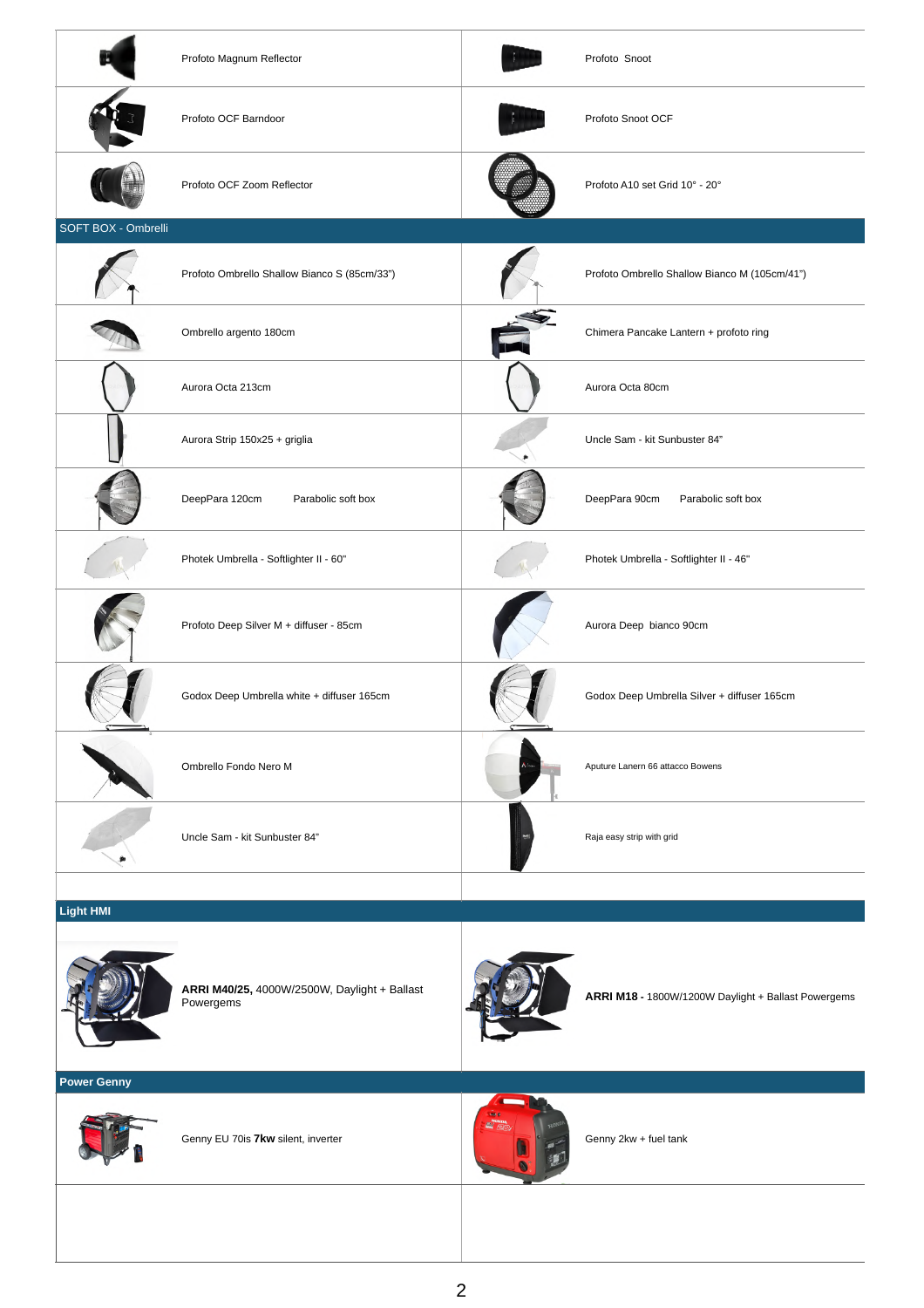|                            | ARRI SKYPANEL S60-C ARRI MAN.BLUE/S, with V-<br>MOUNT BATTERY ADAPTER PLATE and DOP CHOICE<br><b>SNAPBAG</b>                                                                       |            | Dracast Yoga Series Bi-Color LED500 Flexible Panel<br>Measures 13.78 x 13.78"<br>$\bullet$<br>Color Temperature: 3200-5600K<br>Beam Angle: 120 Degrees<br>$\ddot{\phantom{a}}$<br>10-100% Dimming, CRI 96+<br>V-Mount Battery Plate<br>$\bullet$<br>288 Surface-Mounted LEDs<br>$\ddot{\phantom{a}}$ |
|----------------------------|------------------------------------------------------------------------------------------------------------------------------------------------------------------------------------|------------|------------------------------------------------------------------------------------------------------------------------------------------------------------------------------------------------------------------------------------------------------------------------------------------------------|
|                            | Remote control Skypanel                                                                                                                                                            |            |                                                                                                                                                                                                                                                                                                      |
|                            | Lupo Superpanel bicolor 1x1 400 LED SMD con<br>tecnologia True Color<br>CRI (indice di resa cromatica): > 95<br>Temperatura di colore: variabile in continuo da 3200 K a<br>5600 K |            | Litepanels Gemini 1x1 Hard RGBWW LED Panel                                                                                                                                                                                                                                                           |
|                            | <b>ASTERA</b> Titan tube kit 8 with charging case                                                                                                                                  | 6 00000000 | <b>ASTERA</b> Titan tube single                                                                                                                                                                                                                                                                      |
|                            | Nanlite Forza 300B 355 W                                                                                                                                                           |            | Nanlite Forza 60B Bi-Color LED                                                                                                                                                                                                                                                                       |
|                            | Nanlite PJ-BM-19 Proiettore                                                                                                                                                        |            | Battery PRO V-Mount - LG Cells inside 95Wh, or 160Wh or<br>190Wh                                                                                                                                                                                                                                     |
|                            |                                                                                                                                                                                    |            |                                                                                                                                                                                                                                                                                                      |
| <b>Tungsten</b>            |                                                                                                                                                                                    |            |                                                                                                                                                                                                                                                                                                      |
|                            | laniro - 800w                                                                                                                                                                      |            | Arrilite Plus 750                                                                                                                                                                                                                                                                                    |
|                            |                                                                                                                                                                                    |            |                                                                                                                                                                                                                                                                                                      |
| <b>VIDEO</b>               |                                                                                                                                                                                    |            |                                                                                                                                                                                                                                                                                                      |
|                            | CARTONI C-20S 150mm - Fluid video head ~ 35kg                                                                                                                                      |            | CARTONI Tripod Studio 2 st. Alu - 150mm                                                                                                                                                                                                                                                              |
|                            | Manfrotto video Head 502AH                                                                                                                                                         |            | Manfrotto video Head 504HD                                                                                                                                                                                                                                                                           |
|                            | Manfrotto tripod video 546BK                                                                                                                                                       |            | Monitor Atomos Shinobi 7" + Battery                                                                                                                                                                                                                                                                  |
|                            | Easy Rig Vario 5                                                                                                                                                                   |            | Proaim 19-15mm Camera Base Plate, ARRI Standard                                                                                                                                                                                                                                                      |
| Dolly e Cart               |                                                                                                                                                                                    |            |                                                                                                                                                                                                                                                                                                      |
|                            | Portable Camera Dolly - Polaris / DANA Dolly                                                                                                                                       |            | Magliner Backstage Senior                                                                                                                                                                                                                                                                            |
|                            | Tube diameter 2" - 6 feet and 10 feet - Diametro 53 Lung<br>188cm e 300cm                                                                                                          |            | Proaim Victor Pro Video Production Camera Cart - Foldable                                                                                                                                                                                                                                            |
| <b>Battery and Charger</b> |                                                                                                                                                                                    |            |                                                                                                                                                                                                                                                                                                      |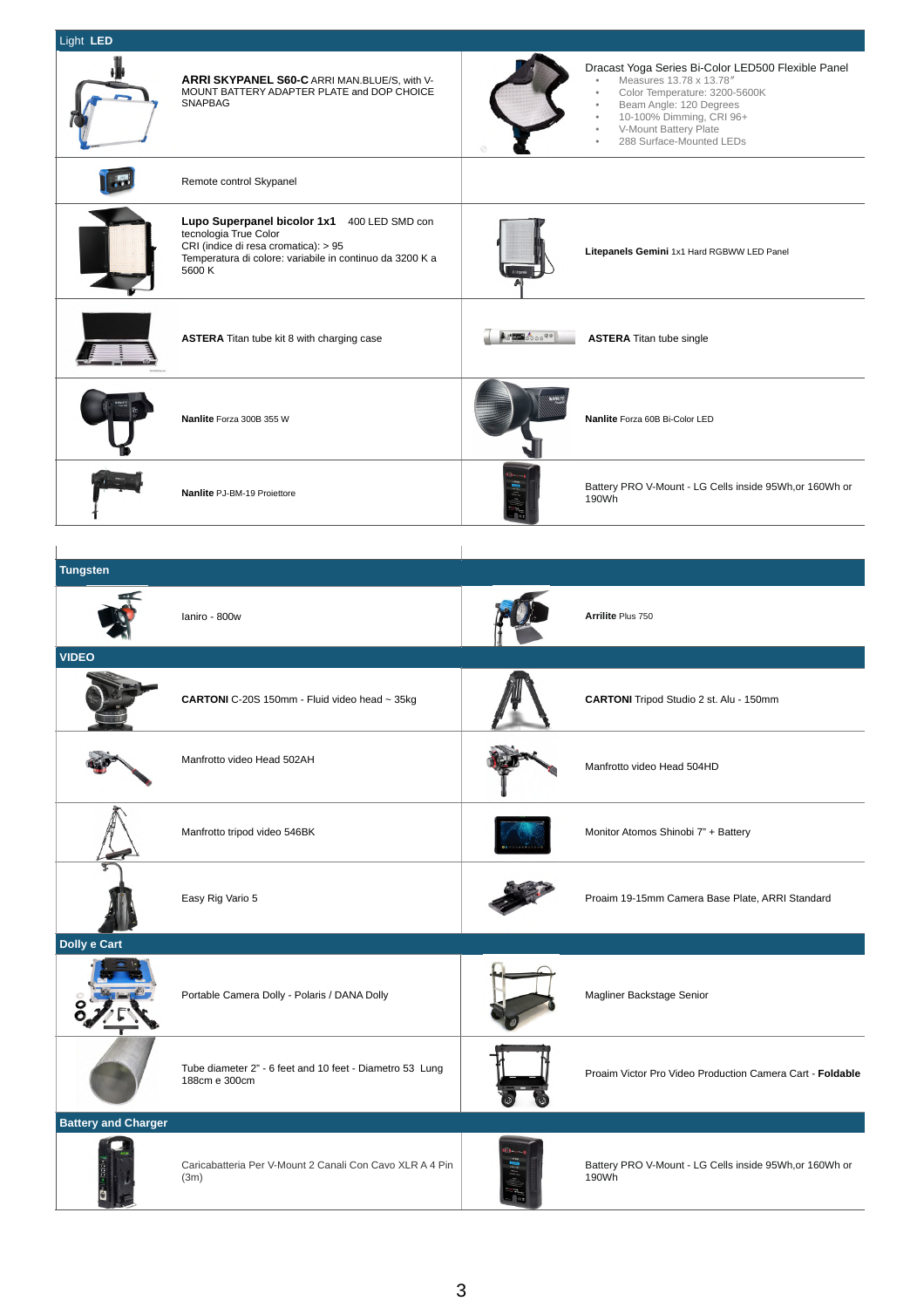#### REFLECTOR - FLAG - SCRIM FRAME

|             | SUN-SWATTER BIG 180x245cm SUPER-SPAR-KIT<br>Diffusor Scrim -2/3 and Scrim -1/3 | SUN-SWATTER PRO 130x190cm SUPER-SPAR-KIT<br>Diffusor Scrim -1/3 - Scrim -2/3 and Scrim -1/1 |
|-------------|--------------------------------------------------------------------------------|---------------------------------------------------------------------------------------------|
|             | Special SUN-SWATTER BIG 180x245cm Diffusor Silent<br>Grid -1/2                 | Special SUN-SWATTER PRO 180x245cm Diffusor Silent<br>Grid -1/2                              |
|             | SUN-BOUNCER PRO 6x4 REFLECTOR 130x190 + white/<br>silver                       | Sunbounce- 6x4 Reflector Pro scrim -2/3                                                     |
|             | Sunbounce- 6x4 Reflector Pro scrim -1/3                                        | Sunbounce- 6x4 Reflector Pro frame + wind killer                                            |
|             | Sunbounce- 6x4 Reflector Pro Black fabric                                      | Sunbounce-6x4 Reflector Pro Zebra/Gold                                                      |
|             | 48"x48" Chimera Compact Folding Frame 120x120                                  | 48"x48"<br>China Silk -1.0 stops                                                            |
|             | 48"x48"<br>Silk 1/4 - white / 0.6stops                                         | 48"x48"<br>1/2 - silent gride cloth                                                         |
|             | 48"x48"<br>full - silent gride cloth                                           | 48"x48" Bounce white/silver                                                                 |
|             | 48"x48" Bounce Black/White                                                     | 48"x48" Single NET & Double NET                                                             |
|             | 6x6 Sunbounce Kit Frame (183x183cm)                                            | 6X6 Scrim -1/3 183x183cm                                                                    |
|             | 6X6 Scrim - 2/3 183x183cm                                                      | 6X6 Scrim - 3/3 183x183cm                                                                   |
|             | 6X6 Bounce white/silver 183x183cm                                              | 6X6 Black Fabric 183x183cm                                                                  |
|             | 8x8 Sunbounce Kit Frame 244x244cm                                              | 8x8 Scrim -1/3 244x244cm                                                                    |
|             | 8x8 Scrim - 2/3 244x244cm                                                      | 8x8 Scrim - 3/3 244x244cm                                                                   |
|             | 8X8 Bounce white/silver soft 244x244                                           | 8x8 Silet Grid -1/4 fabric 244x244                                                          |
|             | 8X8 Black Fabric 244x244                                                       | 8x8 Silent Light Grid Cloth - 2.0 stops - 244x244cm                                         |
|             | 8x8 Ultra bounce white/black 244x244cm                                         | 8X8 Muslin Unbleached 244x244cm                                                             |
|             | 12x12 Sunbounce Kit Frame                                                      | 12x12 Sunbounce Scrim -1/3 366x366cm                                                        |
|             | 12x12 Scrim China Silk -1/2 366x366cm                                          | 12x12 Sunbounce Scrim - 2/3 366x366cm                                                       |
|             | 12x12 Silet Grid fabric -1/4 366x366cm                                         | 12x12 Sunbounce Scrim -3/3 366x366cm                                                        |
|             | 12x12 Silet Grid fabric -1/2 366x366cm                                         | 12x12 Black solid Fabric 366x366cm                                                          |
|             | 12x12 white bounce/ Silver soft 366x366cm                                      | 12x12 Ultra Bounce White/Back 366x366cm                                                     |
|             | 20x20 Heavy Silk - 2.0 stops 610x610cm                                         | 20x20 Frame kit 610x610cm                                                                   |
|             | 72" x72" Chimera Compact Folding Frame                                         | 72"x72" Chimera FABRIC<br>(182.9x182.9 cm) - 1/4 grid diffusion                             |
|             | 72"x72" Chimera FABRIC<br>(182.9x182.9 cm) - 1/2 grid diffusion                | 72"x72" Chimera FABRIC<br>(182.9x182.9 cm) - 1/1 grid diffusion                             |
|             | 72"x72" Chimera FABRIC<br>(182.9x182.9 cm) - white/Black Bounce                |                                                                                             |
|             | 42"x72" Chimera Compact Folding Frame 42"x72"                                  | 42"x72" Chimera FABRIC<br>(106.7x182.9 cm) - 1/4 grid diffusion                             |
|             | 42"x72" Chimera FABRIC<br>(106.7x182.9 cm) - 1/2 grid diffusion                | 42"x72" Chimera FABRIC<br>(106.7x182.9 cm) - 1/1 grid diffusion                             |
|             | 42"x72" Chimera FABRIC<br>(106.7x182.9 cm)) - white/Black Bounce               | 42"x72" Chimera FABRIC<br>(106.7x182.9 cm) - Zebra SilverGold/White                         |
| <b>FLAG</b> |                                                                                |                                                                                             |
|             | Westcott Flag kit n.2 frames                                                   | Black Flag 18x24" 45x60cm                                                                   |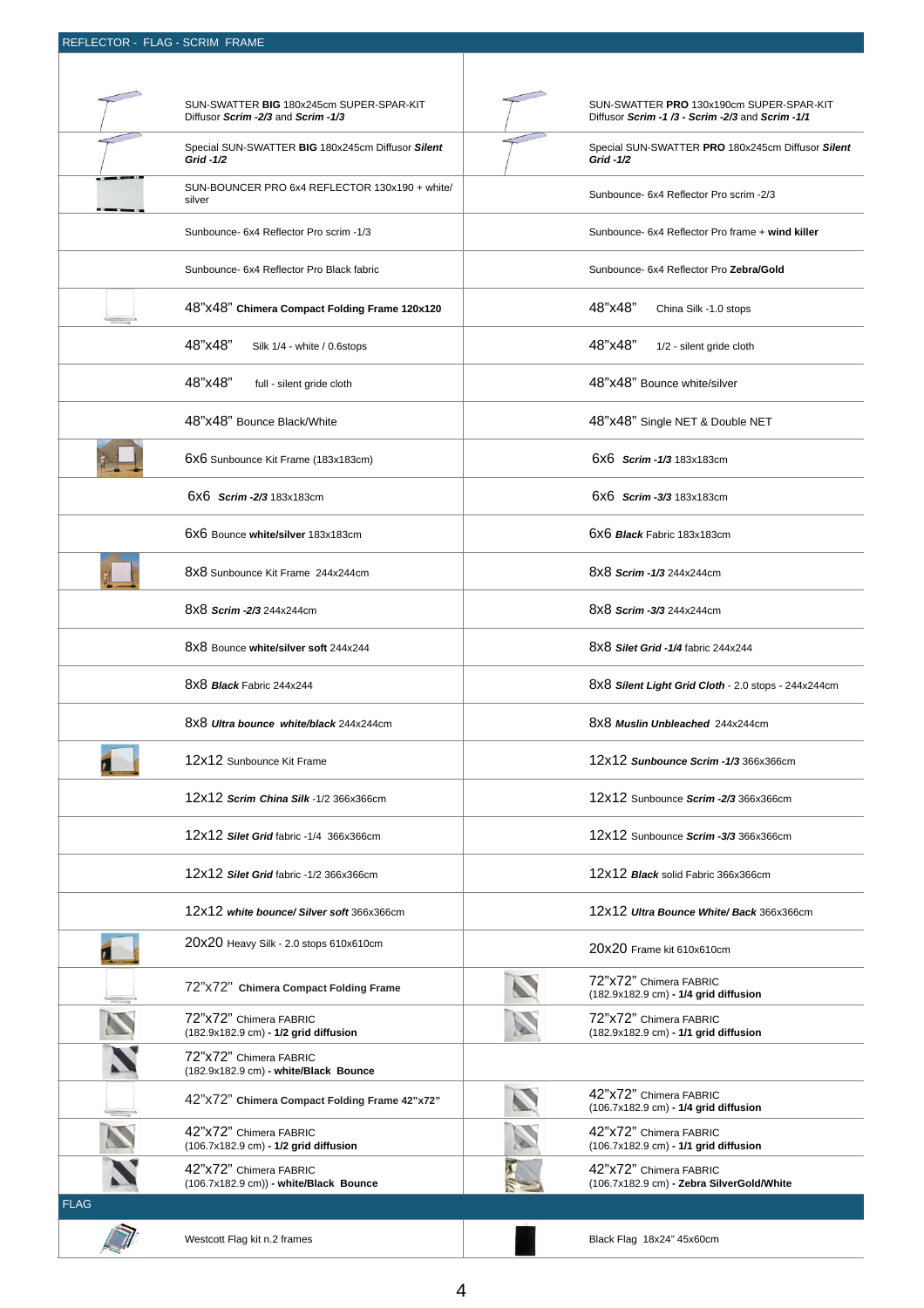|                                     | Flag Rosco Black Single net 24x36" 60x90cm              | Black Flag 24x36" 60x90cm              |
|-------------------------------------|---------------------------------------------------------|----------------------------------------|
|                                     | Flag Rosco Black Double net 24x36" 60x90cm              | Flag cutter 10x42" 25x106cm            |
|                                     | Metal Frame 48x48 120x120cm                             | Floppy Flag 48x48" (48x90")            |
|                                     | Mirrorboard 100x100cm Double side: Silver/ Mirror paper |                                        |
| <b>Compact Reflector pieghevoli</b> |                                                         |                                        |
|                                     | 120x180 Reflector 5 in 1                                | Latolite Trigrip 75cm w/s              |
|                                     | 120x90 Reflector 5 in 1                                 | Profoto reflector M                    |
|                                     | 90cm Silver Reflector                                   |                                        |
|                                     | Telo nero 3mx3m - black out fabric                      | Telo Bianco 3mx3m - 4mx3m white fabric |

| <b>STAND</b>         |                                                                 |                                                                   |
|----------------------|-----------------------------------------------------------------|-------------------------------------------------------------------|
|                      | Manfrotto Standard Stand                                        | Manfrotto wind up 3,7mt +ruote                                    |
|                      | Manfrotto master Stand                                          | Sand bag 6kg                                                      |
|                      | Manfrotto Autopole                                              | Manfrotto Heavy Duty Stand 126bsu with wheels (high<br>max 333cm) |
|                      | Manfrotto mega boom + windUp                                    | Avenger C-stand 20                                                |
|                      | Manfrotto Boom + cine                                           | Avenger C-Stand 30                                                |
| ' Fozy               | Avenger Kit C-Stand 30                                          | Avenger 1045 CS combo 45                                          |
|                      | Avenger C-stand arm 40"                                         | Avenger C-stand arm 20"                                           |
|                      | Avenger Overhead 58 for butterfly frame - Altezza max<br>579 cm | Avenger A5036CS Roller Stand 36 Low Base                          |
|                      | Avenger LOW BOY COMBO D.R.W/SLDNG LEG JV                        | Avenger A5012 Stativ Roller 12 Fold Base - LOW BOY                |
| Clamp - Adapter GRIP |                                                                 |                                                                   |
|                      | Magic Arm                                                       | Manfrotto Super Clamp                                             |
|                      | A Clamp Medium (50mm)                                           | Manfrotto gancio J hook                                           |
|                      | A Clamp Small (25mm)                                            | Manfrotto book clamp 043                                          |
|                      | A Clamp Large (75mm)                                            | Avenger C500                                                      |

Crock clips small **Crock clips small** Avenger F1000

 $\frac{1}{\sqrt{1-\frac{1}{2}}}\left( \frac{1}{\sqrt{1-\frac{1}{2}}}\right) ^{2}$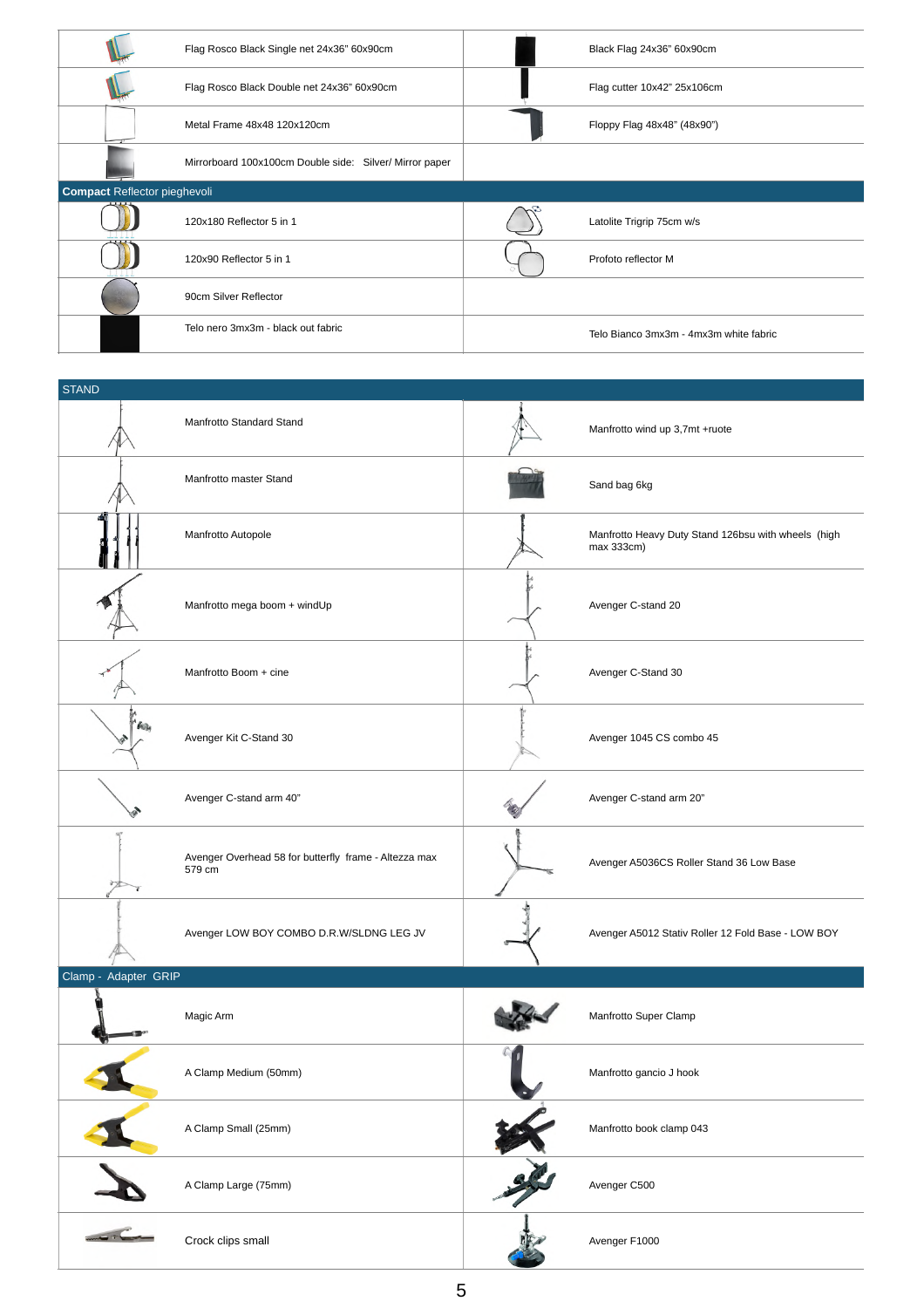|                                | Avenger C150 Clamp               | Avenger C4461                    |
|--------------------------------|----------------------------------|----------------------------------|
|                                | Avenger F100                     | Avenger D400 4,5" Grip Head      |
|                                | Avenger D200 Grip Head 2,5"      | Condor wind machine              |
| Gel Filter - Frost - Backdrops |                                  |                                  |
|                                | CTB full, 1/2, 1/4 meter price   | CTO full, 1/2, 1/4 meter price   |
| $\Box$<br><b>ASERVICE WI</b>   | Frost Full, 1/2, 1/4 meter price | CTS full, 1/2, 1/4 meter price   |
|                                | Cinefoil meter price             | Rosco Filters rolls              |
|                                | Kit portafondale                 | Paper Backdrops 270cm x10 meters |

## PRODUCTION ACC.

|                    | Magliner Backstage Senior                                     | Uncle Sam - kit Sunbuster 84"   |
|--------------------|---------------------------------------------------------------|---------------------------------|
|                    | Make-Up Chair                                                 | Make-Up Mirror location + stand |
|                    | Cool Box 70L                                                  | 3 steps Ladder                  |
| $\triangle$ $\neq$ | Stand porta abiti su ruote<br>Cloth hanger on wheels          | Table 180x76cm                  |
|                    | Sedia - Chair                                                 | 6 steps Ladder                  |
|                    | Motorola T80 Extreme Walkie Talkie Radio                      | <b>CARRIAGE CART</b>            |
|                    | Multipresa<br>powerstrip                                      | Prolunga 25m                    |
|                    | Jiffy Steamer M                                               | Powercord 15 mt                 |
|                    | Steam Iron                                                    | Ironing board                   |
|                    |                                                               |                                 |
|                    | MUNTERS KID 40- Generatore<br>Aria Calda a gas - Space Heater | laniro - 800w                   |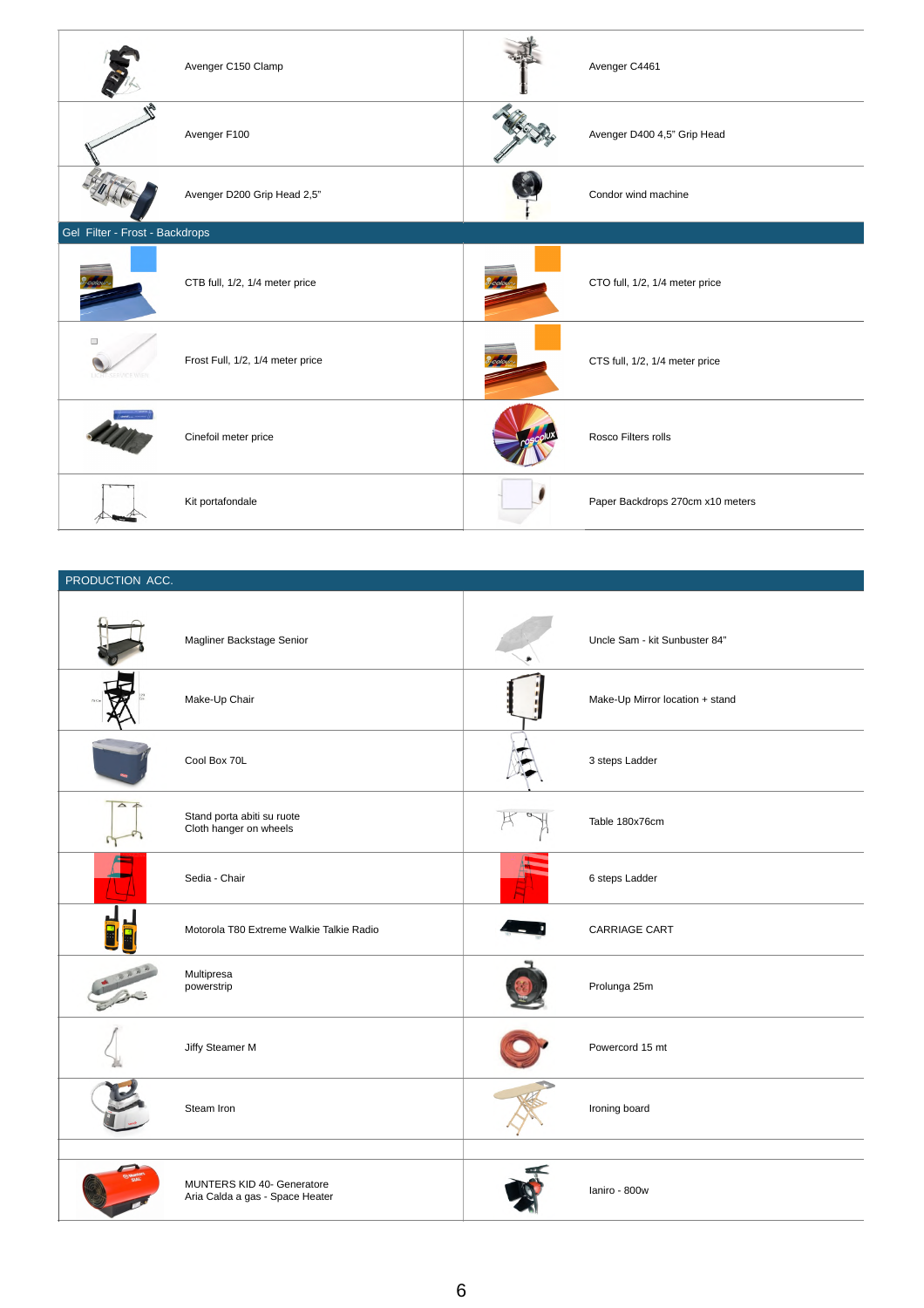|                      | Folding beach cart                                                     | Applebox full                                                                                                          |
|----------------------|------------------------------------------------------------------------|------------------------------------------------------------------------------------------------------------------------|
|                      | Foam Panel 120cmx120cm white/Silver                                    | Applebox half                                                                                                          |
|                      | Foam Panel 120cmx120cm white/black                                     | Applebox quarter                                                                                                       |
|                      | Foam Panel 120cmx200cm white/black                                     | Foam panel holder                                                                                                      |
|                      | Foldable Tent 3x 3 mt                                                  | Camerino portatile                                                                                                     |
|                      | Sedia regista pieghevole                                               | Genny 2kw + fuel tank                                                                                                  |
|                      | Nespresso Coffee Machine                                               | Genny EU 70is 6,5kw silent, inverter                                                                                   |
| <b>DIGITAL</b>       |                                                                        |                                                                                                                        |
|                      | Seaport I-Visor LS Pro MAG for 17"                                     | MacBook Pro: 2.8GHz/256GB quad-core i7 with Touch Bar<br>with Capture One (last version) Photoshop (last version)      |
|                      | iWorkCase V3 16" Digital capture workstation                           | MacBook Pro 16" 2022 CPU 10-core GPU 16-core 16GB di memoria<br>unificata Archiviazione SSD da 1TB1 - with Capture One |
|                      | HyperJuice 1.5 222 + adapter usb-c                                     | Zendure Portable Laptop Charger Power Bank 26800mAh<br>SuperTank Pro 100W                                              |
|                      | Monitor led BenQ 27" SW2700PT - 2560 x 1440 Pixel +<br>Avenger low boy | NETGEAR AC810 Router 4G con sim, Hotspot con<br>Velocità di Download fino a 600 Mbps                                   |
|                      | Extension USB 5m                                                       | Tether Tools TetherPro USB-c                                                                                           |
|                      | CANON SELPHY CP1300 NERA + battery                                     |                                                                                                                        |
| <b>Tripod - head</b> |                                                                        |                                                                                                                        |
|                      | Manfrotto treppiedi 475                                                | Manfrotto MT190X3                                                                                                      |
|                      | Manfrotto MK190XPRO4-3W                                                | Manfrotto Monopiede                                                                                                    |

**Camere** 





Nikon D850 body 46mp Nikon AF-S 105mm f/2.8 G ED VR Microsoft Nikon AF-S 105mm f/2.8 G ED VR Microsoft Nikon AF-S 105mm f/2.8 G ED VR Micro

Manfrotto Head MH804-3W Manfrotto Ball head MHXPRO-BHQ2 Xpro

Manfrotto Head 405 Pro **Manfrotto 410 head**